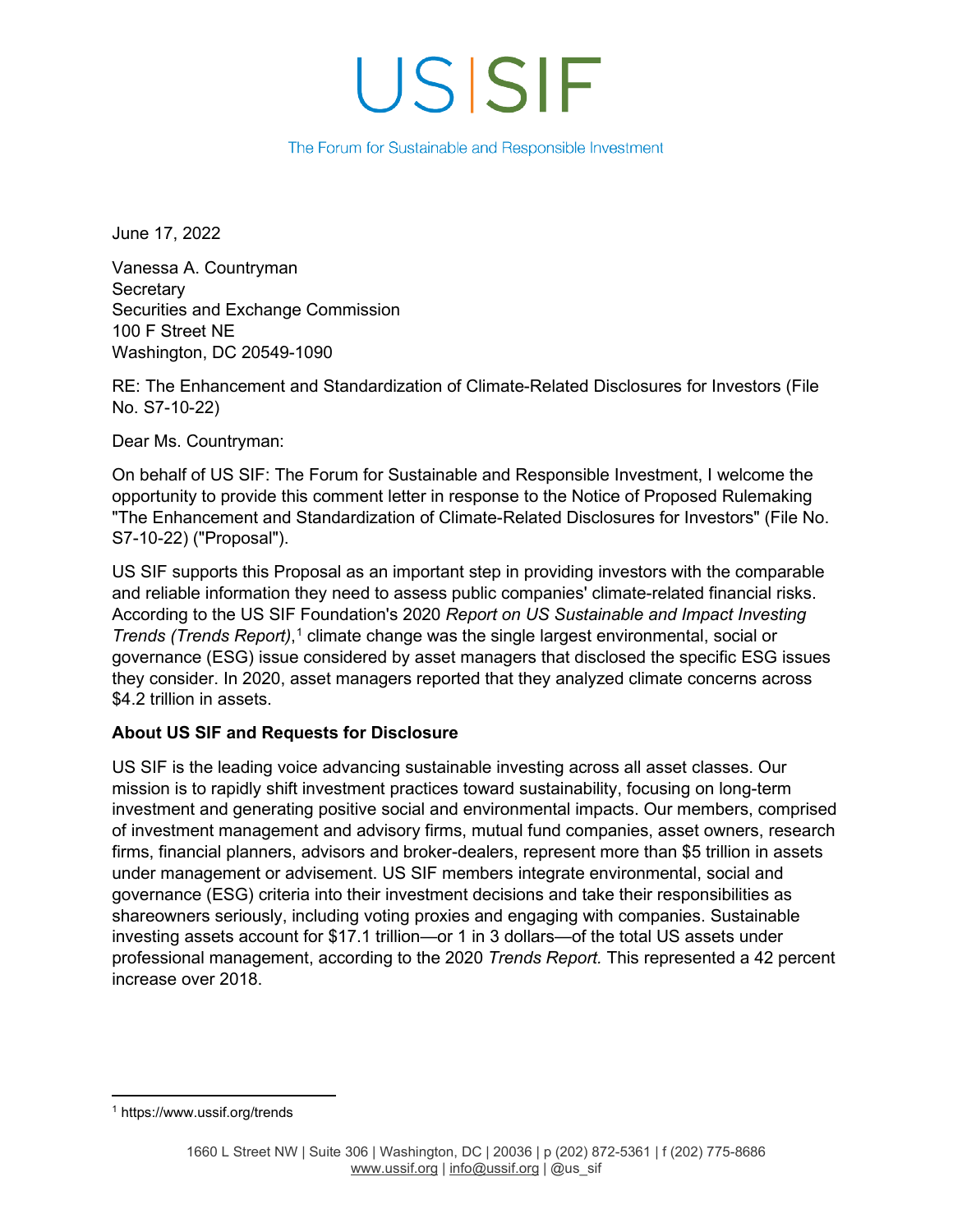US SIF has been a leading advocate for comprehensive ESG corporate disclosures, including climate, since 2009 when we, along with scores of other investors, sent a letter petitioning the SEC to initiate a rulemaking to create an ESG disclosure framework.<sup>[2](#page-1-0)</sup>

Since the 2009 letter, sustainable investing has grown tremendously, and there have been multiple calls from a broad range of investors and others for enhanced disclosure:

- The Dodd-Frank Wall Street Reform Act included several provisions for disclosure, including conflict minerals, resource extraction payments, executive compensation and board diversity.
- The SEC issued "Commission Guidance Regarding Disclosure Related to Climate Change" in  $2010<sup>3</sup>$  $2010<sup>3</sup>$  $2010<sup>3</sup>$  but enforcement ebbed during the Obama Administration and has been non-existent since 2016.
- SEC Chair Mary Jo White launched the "Disclosure Effectiveness" review in 2014, which led to the Regulation S-K Concept Release in 2016. Of the 278 non-form letter responses, two-thirds of the public comments addressed sustainability issues and most of these supported sustainability-related disclosures in SEC filings. No further action has happened on this matter to date.<sup>[4](#page-1-2)</sup>

This historic Proposal builds on these actions and is a major step toward creating a comprehensive framework to help ensure that any securities issuers report more consistent, complete and comparable information relevant to their long-term risks and performance.

Investor needs, however, are not the only reason for urgent action on greenhouse gas emissions and other climate risks. The UNEP Emissions Gap Report 2021 stated, "2021 shows that new national climate pledges combined with other mitigation measures put the world on track for a global temperature rise of 2.7°C by the end of the century. That is well above the goals of the Paris climate agreement and would lead to catastrophic changes in the Earth's climate. To keep global warming below 1.5°C this century, the aspirational goal of the Paris Agreement, the world needs to halve annual greenhouse gas emissions in the next eight years."[5](#page-1-3)

Disclosures that assist investors in changing the practices of companies with poor climate policies and allow them to choose companies doing the best job of managing greenhouse gas emissions and other climate risks are one piece of the solution to this global crisis.

### **Overview**

Investors strive to be as accurate as possible in assessing future risks and opportunities when determining what they are willing to pay to own a company's securities. Voluntary climate disclosures have not met the needs of investors $^6$  $^6$ -- investors' experience with the outcome of the SEC's 2010 climate guidance to publicly traded companies are instructive. A 2020 Commodity Futures Trading Commission (CFTC) report concluded that the 2010 SEC guidance has not

<span id="page-1-0"></span><sup>2</sup>https://www.ussif.org/files/Public\_Policy/Comment\_Letters/SIF\_SEC\_ESG\_Disclosure\_Policy\_Letter\_and\_Submissi on%2008142009.pdf.

<span id="page-1-1"></span><sup>3</sup> Commission Guidance Regarding Disclosure Related to Climate Change, Release Nos. 33-9106; 34-61469; FR-82. February 8, 2010.

<span id="page-1-2"></span><sup>4</sup> https://www.ussif.org/Files/Public\_Policy/Comment\_Letters/Sustainable\_Economy\_Report.pdf

<span id="page-1-3"></span><sup>5</sup> https://www.unep.org/resources/emissions-gap-report-2021

<span id="page-1-4"></span><sup>6</sup> https://www.iosco.org/news/pdf/IOSCONEWS594.pdf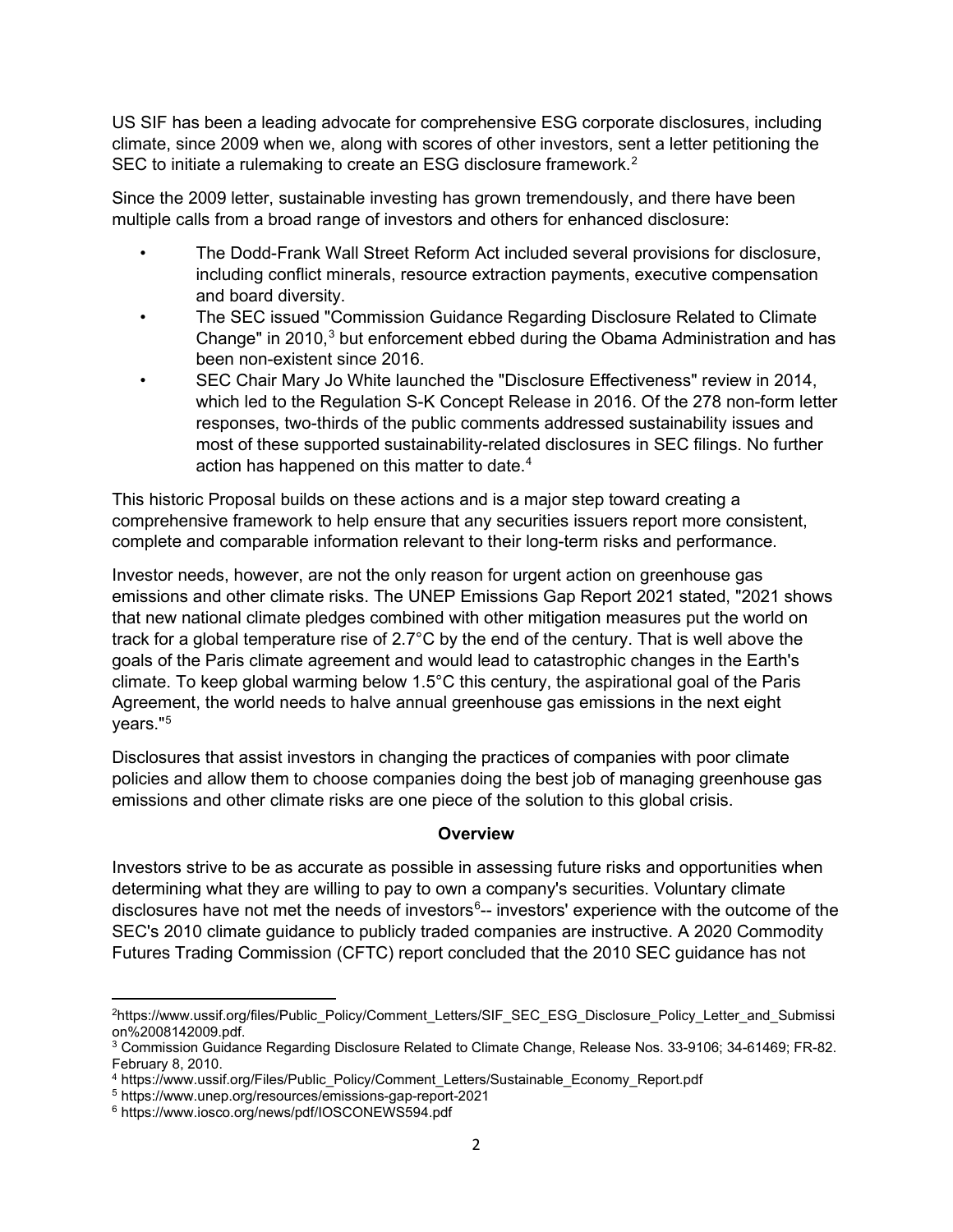resulted in public companies' high-quality disclosure of climate change risks.<sup>[7](#page-2-0)</sup> In addition, a 2018 Government Accountability Office (GAO) study found that examples of corporate climate disclosures ranged from boilerplate language to detailed metrics.<sup>[8](#page-2-1)</sup> Despite many firms reporting some data, the 2010 SEC climate disclosure guidance has not satisfied the needs of investors because its voluntary nature allowed firms to self-determine which climate risks are material.

In addition, while some public companies voluntarily produce sustainability reports, there are substantial problems with the comparability, completeness and reliability of voluntary disclosures. Larger companies are the primary issuers of these reports, with far fewer from smaller companies.<sup>[9](#page-2-2)</sup> And even among larger companies, disclosure of emissions is inadequate. A recent report found that one-third of companies in the Russell 1000 do not disclose any environmental metrics, including GHG emissions.[10](#page-2-3)

We support the Proposal's inclusion of narrative and quantitative disclosure around companies' climate risk management, strategies and governance in line with the Task Force on Climaterelated Financial Disclosures (TCFD) recommendations. In addition, we believe the reporting of Scopes 1 and 2 greenhouse gas emissions (GHG) and reporting of Scope 3 emissions by the largest companies are critical. We support the transition from limited to reasonable assurance for Scopes 1 and 2 emissions. We also recommend that the agency consider a similar transition, after several years' experience, to report Scope 3 emissions. We support the agency's new requirement that any impact of climate change that changes an individual line item by more than 1% be reported on the company's financial statement under Regulation S-X. Without a stated materiality threshold, company determinations of material information may lead to under-reporting.

### **Creating a robust climate reporting framework**

To ensure that the final rule provides a robust reporting framework, we recommend the following considerations and changes:

- The SEC must maintain the reporting and assurance phase-in timelines in the Proposal. The climate crisis is urgent and further delay in action by companies and investors will have dangerous consequences.
- The SEC should require companies that have not established plans for GHG reduction to report on why they do not have such plans. As written, the proposed rule will place a reporting responsibility solely on companies that have pledged to reduce emissions. Investors may make different decisions on risk pricing for companies that have reduction goals and those that do not, but without knowing why companies

<span id="page-2-0"></span><sup>7</sup> U.S. Commodity Futures Trading Commission (CFTC) Commissioner Rostin Behnam, Sponsor, and Bob Litterman, Chairman, Managing Climate Risks in the Financial Sector, Report of the Climate-Related Market Risk Subcommittee, Market Risk Advisory Committee of the U.S. Commodity Futures Trading Commission, (2020), at https://www.cftc.gov/sites/default/files/2020-09/9-920%20Report%20of%20the%20Subcommittee%20on%20Climate-Related%20Market%20Risk%20%20Managing%20Climate%20Risk%20in%20the%20U.S.%20Financial%20System %20for%20posting.pdf.

<span id="page-2-1"></span><sup>&</sup>lt;sup>8</sup> Government Accountability Office, "Climate-Related Risks: SEC Has Taken Steps to Clarify Disclosure<br>Requirements." February 2018, https://www.gao.gov/assets/gao-18-188.pdf.

<span id="page-2-2"></span><sup>&</sup>lt;sup>9</sup> https://www.conference-board.org/publications/sustainability-reporting-smaller-companies

<span id="page-2-3"></span><sup>10</sup> Diana Olick, "One-third of the largest US companies don't disclose any of their environmental impact," CNBC, April 28, 2022.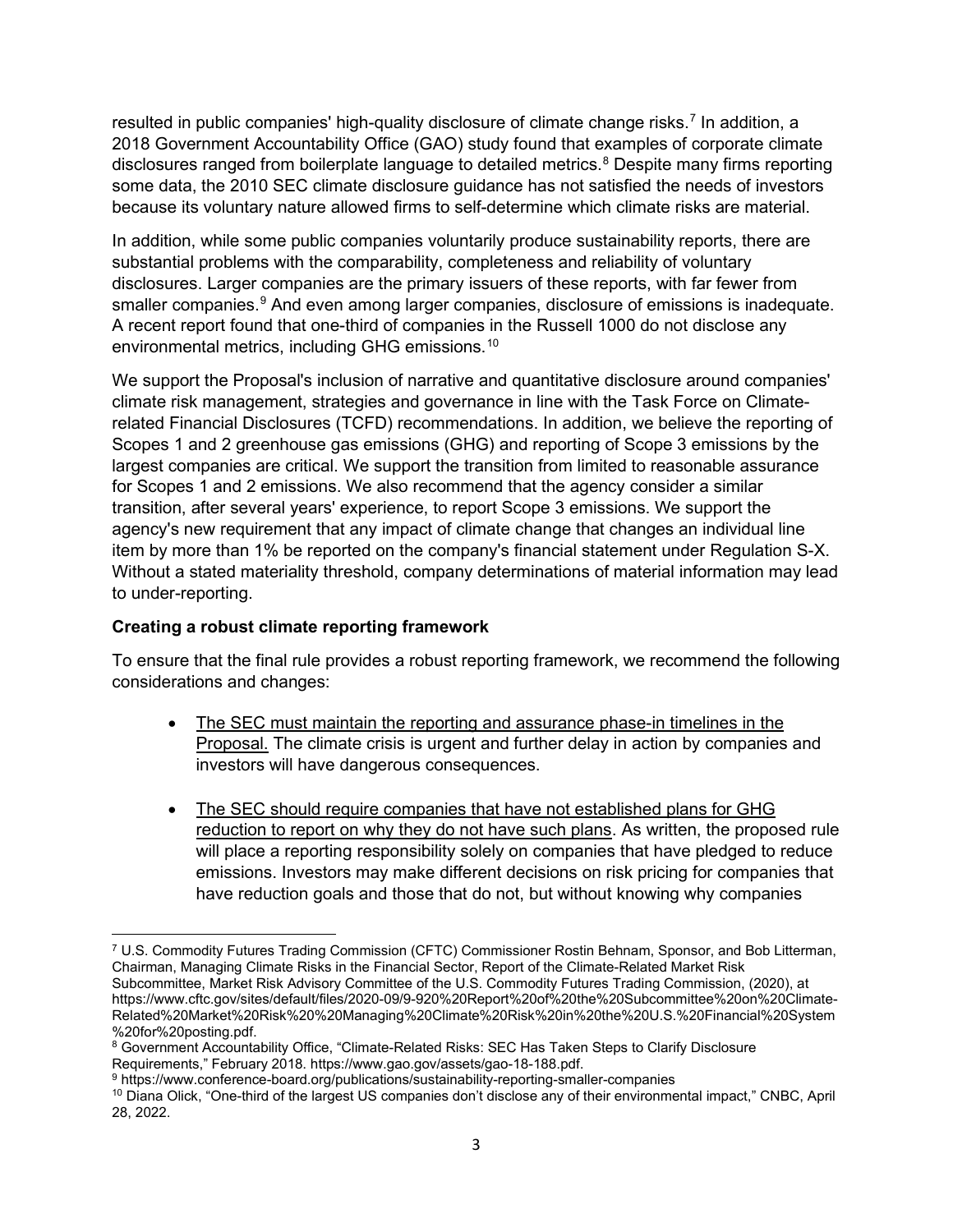choose not to address their emissions, it is difficult to ascertain how these companies understand and manage transition risk.

- Companies must report the methodologies used by third-party firms that provide their disclosure assurance. In addition, the SEC should provide guidance on standards for third-party verifiers not accredited with the Public Company Accounting Oversight Board (PCAOB). It could also be useful for the SEC to require the company to report on what information was provided to the assurer during the phase-in period when only limited assurance is required. Limited assurance has a significantly higher risk of material misstatements. The conclusion of a limited assurance report simply states that nothing came to the assurer's attention that would indicate a material misstatement. However, often the only information an assurer examines comes from the company. This may not represent all the information the company has, nor would it encompass relevant outside information.
	- o In addition, the SEC guidance for third-party verifiers should ensure the Public Company Accounting Oversight Board's (PCAOB) four primary duties are retained regarding the proposed GHG disclosure, which include:
		- 1. Registering firms that provide assurance on GHG emissions within an issuer's financial statements.
		- 2. Establish and/or adopt GHG auditing and attestation quality control, ethics, and independence standards.
		- 3. Inspect firm GHG audits and quality control systems.
		- 4. Investigate and discipline firms and associated persons that violate specified laws, rules, and professional standards.
- Remove the materiality test for Scope 3 reporting by the largest companies (largeaccelerated and accelerated filers.) Relying on companies to determine what is a material Scope 3 emission may lead to incomplete or inconsistent reporting.
	- $\circ$  If the materiality provisions are not removed, the SEC must provide clear guidance to companies about their Scope 3 reporting obligations. We request that the SEC establish a threshold for company Scope 3 reporting. For example, companies whose Scope 3 emissions are more than 40% of total emissions should be required to report Scope 3 emissions with no materiality threshold.<sup>11</sup>
- Scope 3 assurance for large-accelerated and accelerated filers should be phased in the future. Reporting of Scope 3 has already greatly improved in recent years. It is not unreasonable to believe that this will continue to improve over time. The SEC should use the existing assurance framework for Scopes 1 and 2 by phasing in limited first and then moving to reasonable assurance for Scope 3 reporting. We

<span id="page-3-0"></span><sup>&</sup>lt;sup>11</sup> Consistent with the Science Based Target Initiative (SBTi) Scope 3 threshold. https://sciencebasedtargets.org/resources/files/SBTi-criteria.pdf